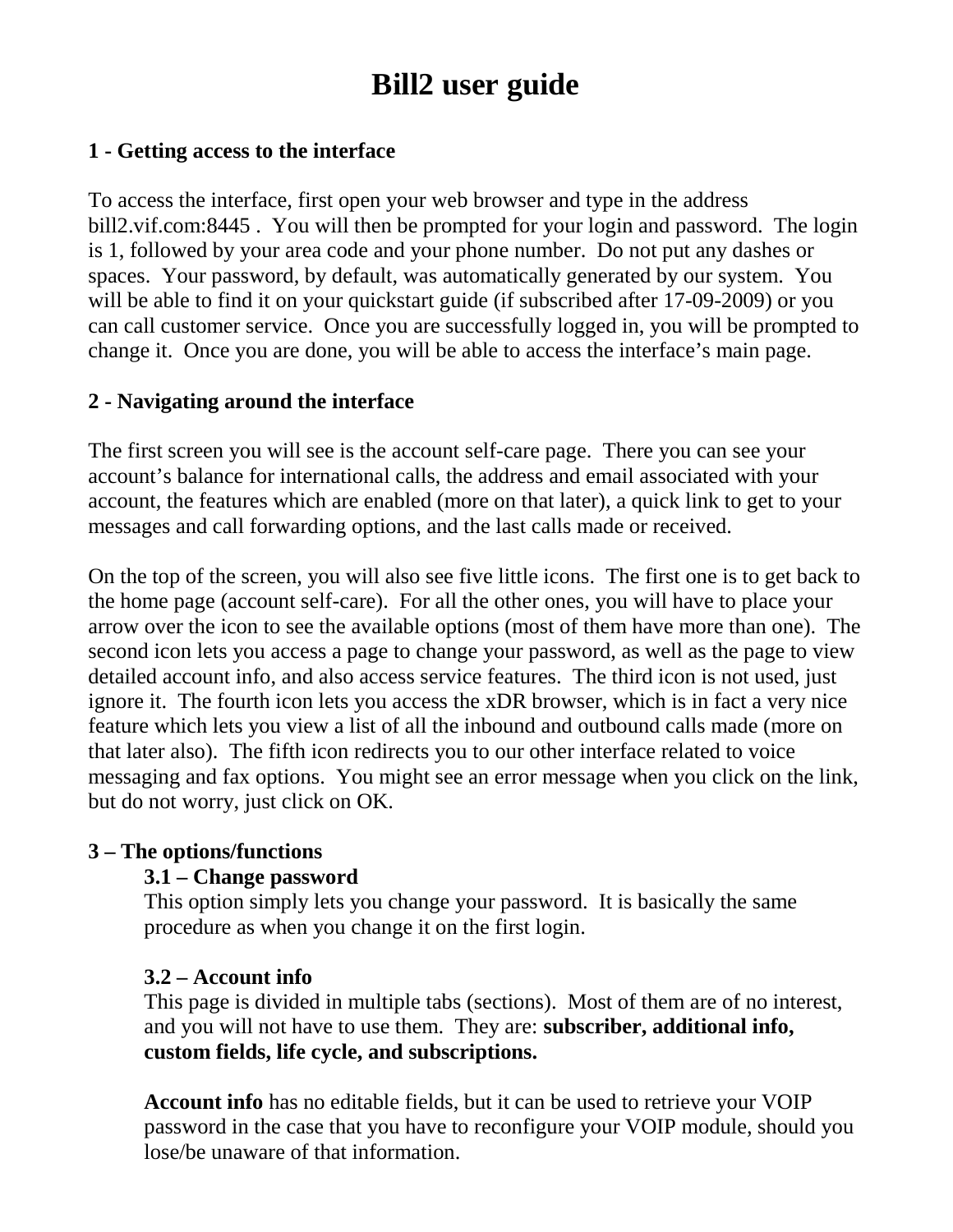**User interface** can be used to change the web interface's language. Please note that although it will be changed for the web, the vocal interface to get your messages will remain the same, unless you change the **IVR language**. More on this will follow.

**Service features** is the most important section. It is divided in 3 sub-sections (Service type: Voice calls, incoming calls, outgoing calls). There are many functions in there, and it deserves a mini-guide. Please note that the only functions used with our system are the ones which are listed here. The other ones can either not be edited, are of no use, or should be left as they are.

# **- Voice calls:**

*Music On Hold:* This is the music the other party will be hearing if you get another call and use call waiting. Although the default music is a good allarounder, it is possible to upload your own music. You have 5mb of storage for audio files. It is preferable to upload files in mp3 format, at a bit rate equal or lower than 96kbps. You could also consider converting stereo files to mono to save space, since a phone does not playback in stereo!

# - **Incoming calls**

*Forward mode:* This is not actually user-selectable, but it is important to mention that if this does not display "follow-me", call forwarding is **not** enabled, and you have to call customer service in order to activate it.

*Timeout, sec:* This is the time required to switch to the next action after ringing (if applicable). For example, if the default answering mode is set to ring then voicemail, and the timeout value is 60 seconds, it will take 60 seconds before the voicemail takes over. It is the same thing with forwarding.

*Default Answering Mode:* Self-explanatory. The chain of actions the system will take when a call is received. If you have a hardware answering machine, for example, you will want to choose "ring only", thus disabling voice mail. "Reject" will simply disconnect the call right away without any other actions.

# **- Outgoing calls**

*E911:* This should be left at No. It is not currently implemented.

*Preferred IVR Language:* This is the language for the Interactive Voice Response (the \*98 system). This must **NOT** be changed to any other languages than English, Spanish, Russian, and Hebrew, or an issue with your voice messaging service will arise: dialing \*98 will ring busy! Currently, those are the only ones implemented. We have plans to make French available in the near future; if everything goes well it should be ready at the end of March 2009.

**Follow-me** is the section were you configure your call forwarding destination numbers. In order to configure a number, you must first click on "Add" in the top left corner of the window. The order should remain at "as listed". Then, you will